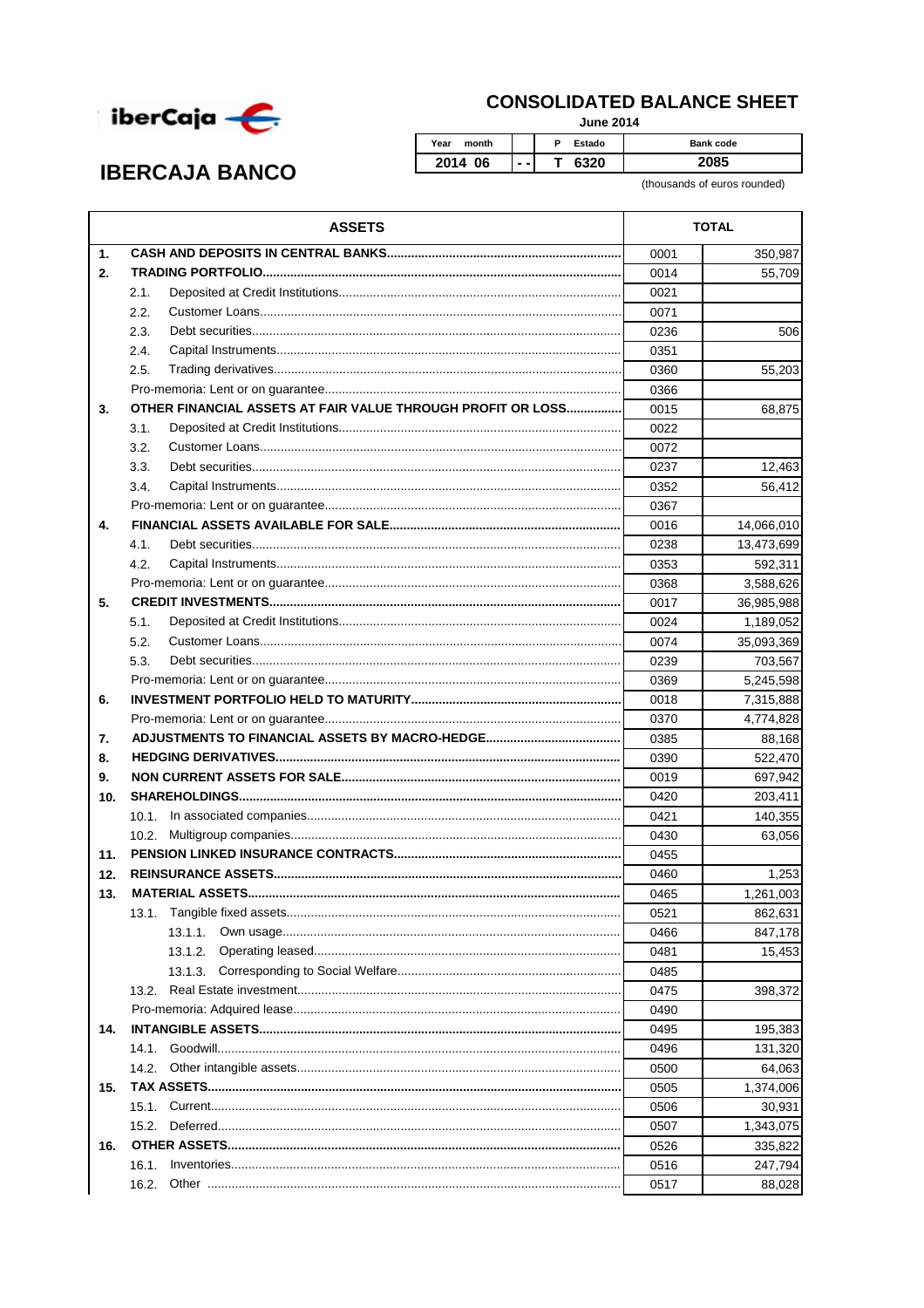

**IBERCAJA BANCO** 

## **CONSOLIDATED BALANCE SHEET**

**June 2014** 

Year month  $\overline{P}$ Estado Bank code 2014 06  $\overline{\mathsf{T}}$ 6320 2085 Ξ.

(thousands of euros rounded)

|     |              |                                                                      | 0550 | 63,522,915   |
|-----|--------------|----------------------------------------------------------------------|------|--------------|
|     |              | <b>LIABILITIES</b>                                                   |      | <b>TOTAL</b> |
| 1.  |              |                                                                      | 0565 | 48,560       |
|     | 1.1.         |                                                                      | 0553 |              |
|     | 1.2.         |                                                                      | 0571 |              |
|     | 1.3.         |                                                                      | 0616 |              |
|     | 1.4.         |                                                                      | 0766 |              |
|     | 1.5.         |                                                                      | 0795 | 48,560       |
|     | 1.6.         |                                                                      | 0800 |              |
|     | 1.7.         |                                                                      | 0861 |              |
| 2.  |              | OTHER FINANCIAL LIABILITIES AT FAIR VALUE THROUGH PROFIT OR LOSS     | 0566 | 37,240       |
|     | 2.1.         |                                                                      | 0552 |              |
|     | 2.2.         |                                                                      | 0572 |              |
|     | 2.3.         |                                                                      | 0617 | 37,240       |
|     | 2.4.         |                                                                      | 0767 |              |
|     | 2.5.         |                                                                      | 0842 |              |
|     | 2.6.         |                                                                      | 0862 |              |
| 3.  |              |                                                                      | 0568 | 52,532,492   |
|     | 3.1.         |                                                                      | 0554 | 4,861,233    |
|     | 3.2.         |                                                                      | 0574 | 3,447,890    |
|     | 3.3.         |                                                                      | 0619 | 40,110,718   |
|     | 3.4.         |                                                                      | 0769 | 2,797,465    |
|     | 3.5.         |                                                                      | 0844 | 556,715      |
|     | 3.6.         |                                                                      | 0865 | 758,471      |
| 4.  |              |                                                                      | 0890 | 4,245        |
| 5.  |              |                                                                      | 0895 | 386,300      |
| 6.  |              |                                                                      | 0569 |              |
| 7.  |              |                                                                      | 0910 | 6,692,541    |
| 8.  |              |                                                                      | 0915 | 241,655      |
|     | 8.1.         |                                                                      | 0916 | 142,553      |
|     | 8.2.         |                                                                      | 0922 | 4,986        |
|     | 8.3.         |                                                                      | 0923 | 22,887       |
|     | 8.4.         |                                                                      | 0927 | 71,229       |
| 9.  |              |                                                                      |      |              |
|     |              |                                                                      | 0930 | 420,577      |
|     | 9.1.<br>9.2. |                                                                      | 0931 | 7,519        |
|     |              |                                                                      | 0932 | 413,058      |
| 10. |              |                                                                      | 0941 |              |
| 11. |              |                                                                      | 0956 | 106,613      |
| 12. |              |                                                                      | 0961 |              |
|     |              |                                                                      | 1000 | 60,470,223   |
|     |              | <b>NET WORTH</b>                                                     |      | <b>TOTAL</b> |
| 1.  |              |                                                                      | 1020 | 2,797,256    |
|     | 1.1.         |                                                                      | 1021 | 2,611,730    |
|     |              | 1.1.1.                                                               | 1022 | 2,611,730    |
|     |              | 1.1.2.                                                               | 1027 |              |
|     | 1.2.         |                                                                      | 1030 |              |
|     | 1.3.         |                                                                      | 1031 | $-137,960$   |
|     |              | 1.3.1.                                                               | 1033 | $-90,796$    |
|     |              | Reserves/ losses from companies accounted by Equity method<br>1.3.2. | 1036 | $-47,164$    |
|     | 1.4.         |                                                                      | 1040 |              |
|     |              | 1.4.1.                                                               | 1041 |              |